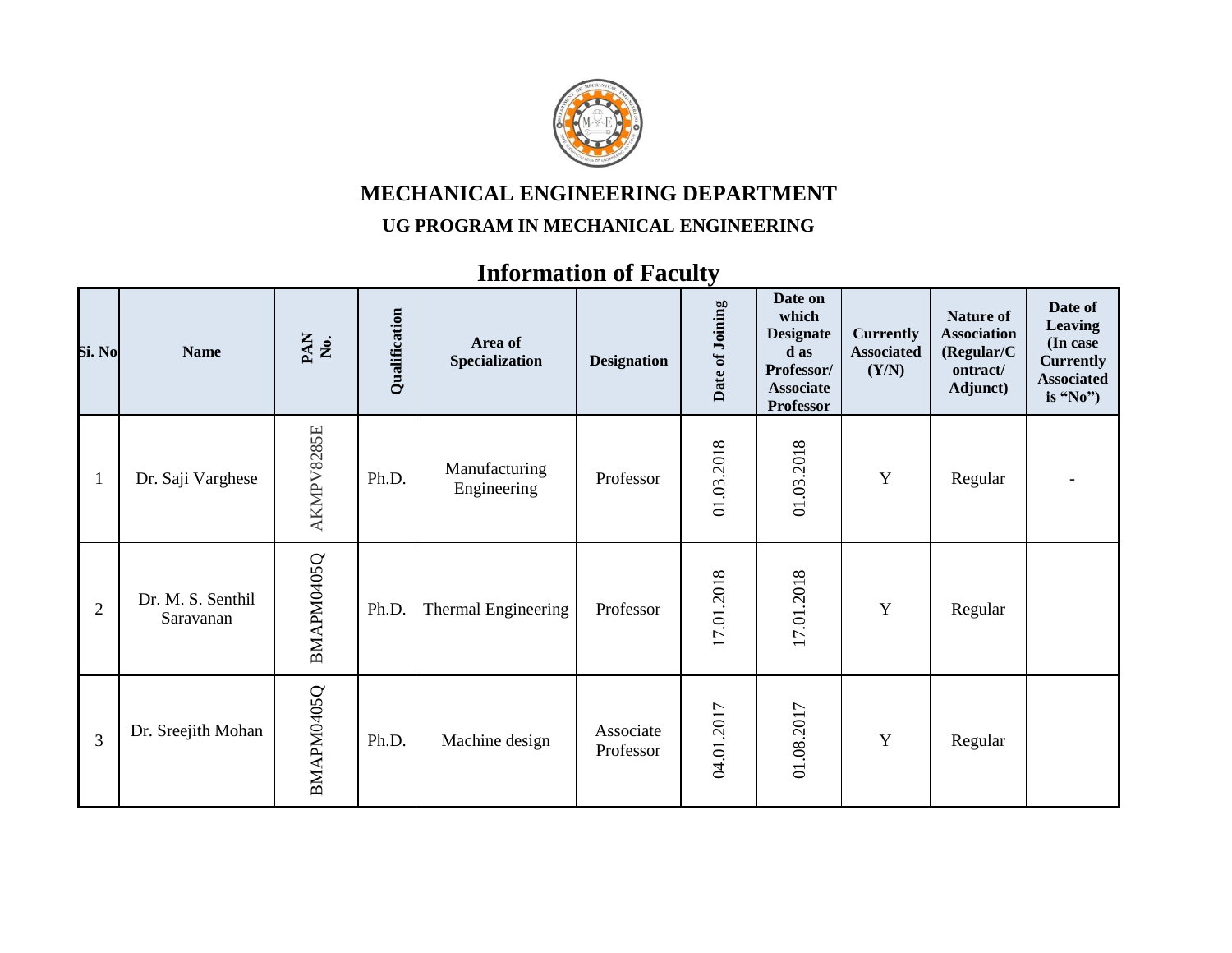| $\overline{4}$ | Dr. Trijo Tharayil | AKEPT4393H | Ph.D.     | Thermal Engineering                                         | Associate<br>Professor | 21.08.2017 | 21.08.2017 | Y           | Regular |  |
|----------------|--------------------|------------|-----------|-------------------------------------------------------------|------------------------|------------|------------|-------------|---------|--|
| 5              | Dr. J.B. Sajin     | DILPS2612J | Ph.D.     | Manufacturing<br>Engineering                                | Associate<br>Professor | 15.01.2018 | 15.01.2018 | $\mathbf Y$ | Regular |  |
| 6              | Mr. Anilkumar A V  | AHCPA8387R | M.Tech    | Industrial<br>Refrigeration and<br>Cryogenic<br>Engineering | Associate<br>Professor | 01.08.2005 | 18.06.2013 | Y           | Regular |  |
| $\overline{7}$ | Ms. Vidya. V       | AHOPV3753E | <b>ME</b> | Mechatronics                                                | Assistant<br>Professor | 11.01.2006 | <b>NA</b>  | Y           | Regular |  |
| 8              | Mr. Venugopal. N   | AFWPK0190G | M.Tech    | Industrial<br>Refrigeration and<br>Cryogenic<br>Engineering | Assistant<br>Professor | 27.07.2007 | NA         | Y           | Regular |  |
| 9              | Mr. Sreekumar E.N  | ARUPN6314P | M.Tech    | Industrial<br>Refrigeration and<br>Cryogenic<br>Engineering | Assistant<br>Professor | 02.07.2012 | <b>NA</b>  | Y           | Regular |  |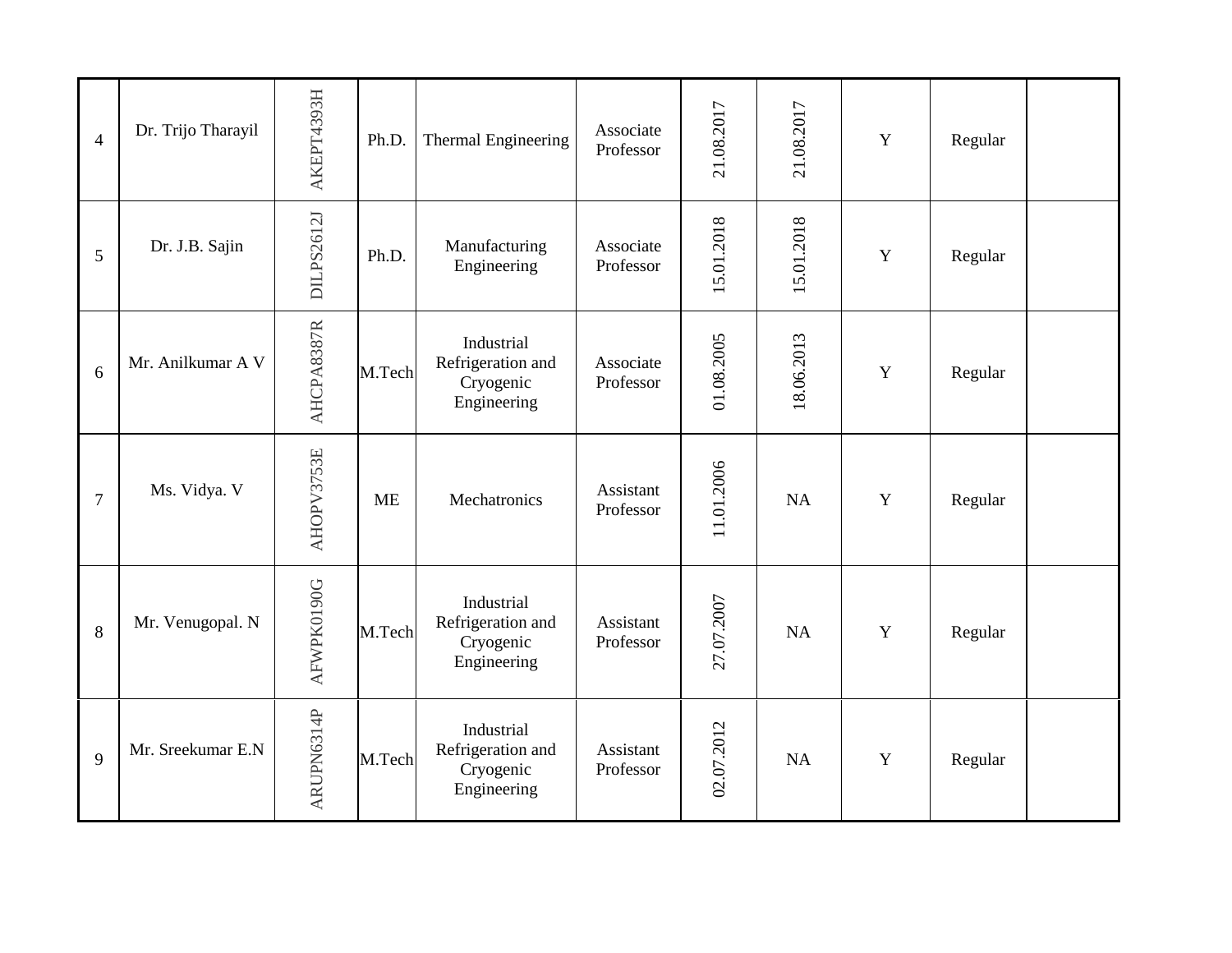| 10 | Mr. Aswin Mohan   | BVLPM4408B | M.Tech | Industrial<br>Refrigeration and<br>Cryogenic<br>Engineering | Assistant<br>Professor | 02.07.2012 | NA | $\mathbf Y$ | Regular |  |
|----|-------------------|------------|--------|-------------------------------------------------------------|------------------------|------------|----|-------------|---------|--|
| 11 | Mr. Kalesh K.K    | DIUPK6933B | M.Tech | Production<br>Engineering                                   | Assistant<br>Professor | 23.07.2012 | NA | $\mathbf Y$ | Regular |  |
| 12 | Mr. Renjith Raj R | BMUPR3774B | M.Tech | <b>Thermal Science</b>                                      | Assistant<br>Professor | 06.08.2012 | NA | $\mathbf Y$ | Regular |  |
| 13 | Mr. Akhil K.V     | AUCPV0360J | M.Tech | IC Engines and Turbo<br>Machinery                           | Assistant<br>Professor | 06.08.2012 | NA | $\mathbf Y$ | Regular |  |
| 14 | Mr. Gokul O       | ABQPO6611G |        | M.Tech Industrial Engineering                               | Assistant<br>Professor | 07.08.2012 | NA | $\mathbf Y$ | Regular |  |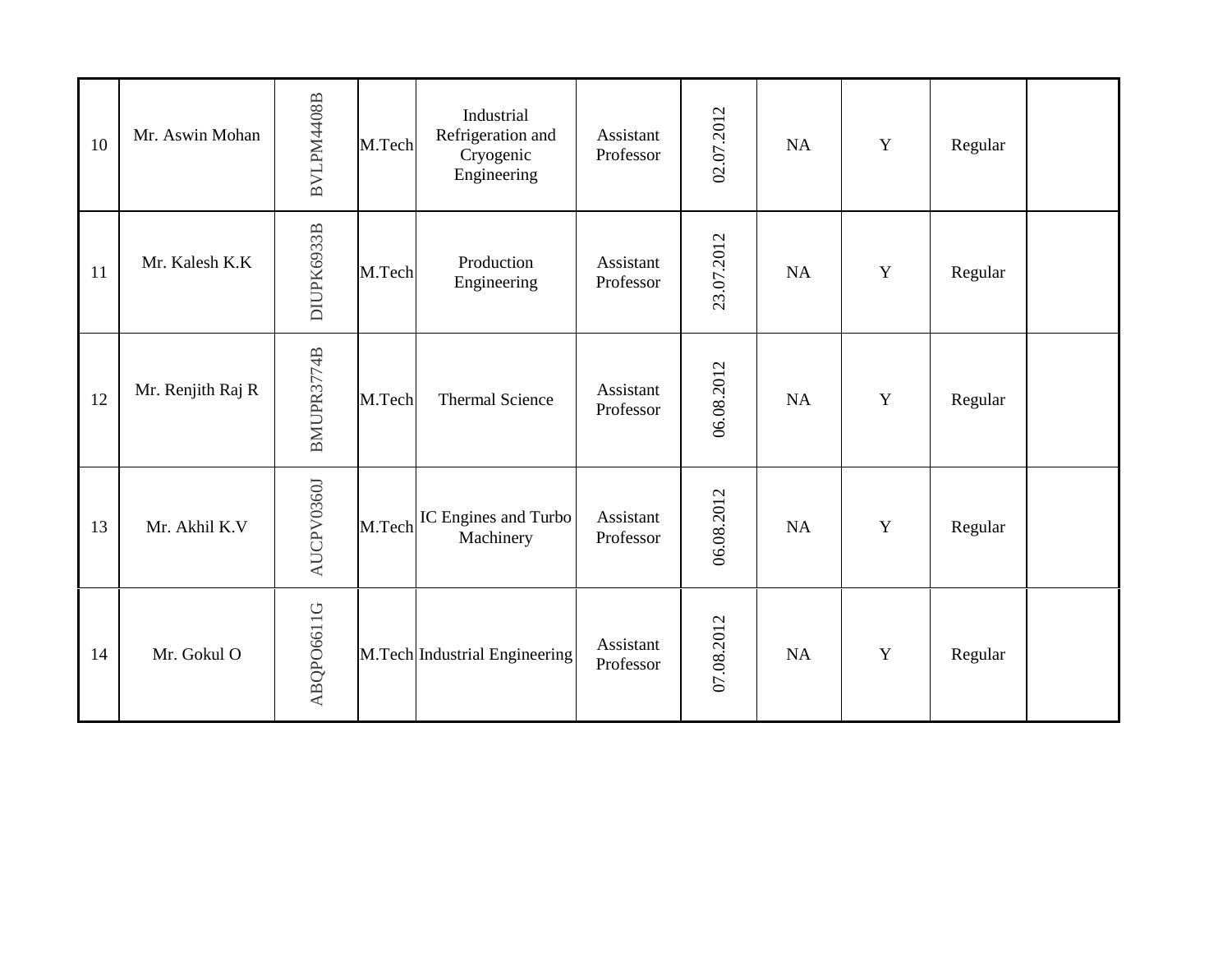| 15 | Mr. Amjith T.R       | BPHPA4472F | M.Tech | Advanced<br>Manufacturing and<br><b>Mechanical Systems</b><br>Design | Assistant<br>Professor | 03.06.2013 | <b>NA</b> | Y           | Regular |            |
|----|----------------------|------------|--------|----------------------------------------------------------------------|------------------------|------------|-----------|-------------|---------|------------|
| 16 | Mr. Ratheesh R       | BBYPR6675Q | M.Tech | <b>Industrial Engineering</b><br>and Management                      | Assistant<br>Professor | 15.07.2013 | NA        | Y           | Regular |            |
| 17 | Mr. Arun M           | BVJPM3651A | M.Tech | Production<br>Engineering                                            | Assistant<br>Professor | 17.06.2013 | NA        | Y           | Regular |            |
| 18 | Mr. Vaisakh P. S     | ENSPS9822P | M.Tech | Production and<br><b>Industrial Engineering</b>                      | Assistant<br>Professor | 02.06.2014 | NA        | Y           | Regular |            |
| 19 | Mr. Jinan. S         | BRPPS5316C | M.Tech | Industrial<br>Refrigeration and<br>Cryogenic<br>Engineering          | Assistant<br>Professor | 06.06.2014 | NA        | Y           | Regular |            |
| 20 | Mr. Kiran Sankar M.S | CWYPS9567G | M.Tech | Engg. Design                                                         | Assistant<br>Professor | 29.12.2014 | NA        | $\mathbf N$ | Regular | 19.09.2018 |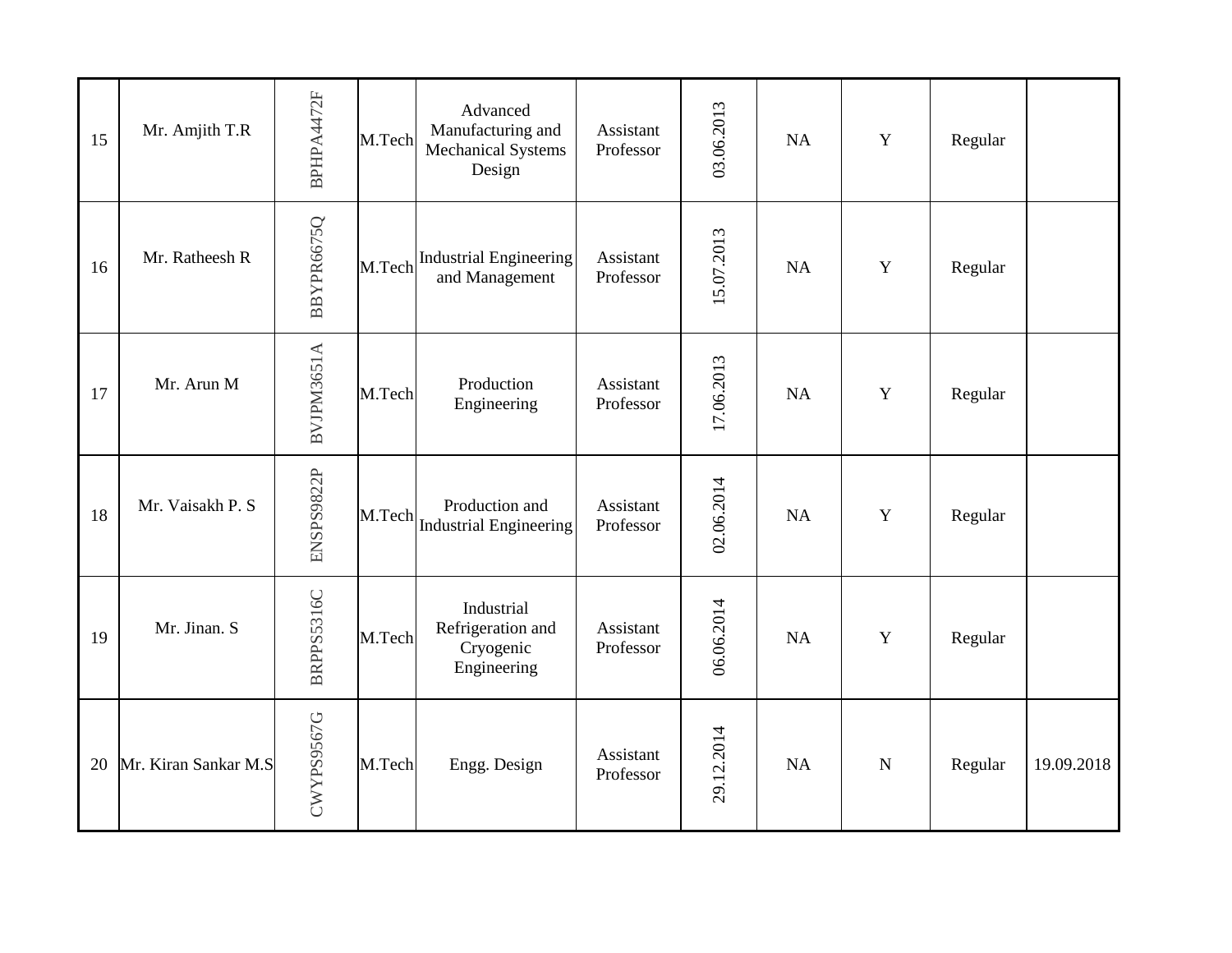| 21 | Ms. Kalpana Ashokan | ATHPA8153A | M.Tech | IC Engines and Turbo<br>Machinery    | Assistant<br>Professor | 22.07.2015 | NA        | $\mathbf Y$ | Regular |  |
|----|---------------------|------------|--------|--------------------------------------|------------------------|------------|-----------|-------------|---------|--|
| 22 | Mr. Vaisakh Y       | AHMPY0501F | M.Tech | CAD/CAM                              | Assistant<br>Professor | 06.07.2016 | NA        | Y           | Regular |  |
| 23 | Mr. Harikrishnan G  | BDNPG0045E | M.Tech | Machine Design                       | Assistant<br>Professor | 26.08.2016 | NA        | $\mathbf Y$ | Regular |  |
| 24 | Mr. Madhav K        | CVMPM3980Q | M.Tech | Production &<br>Industrial Engg.     | Assistant<br>Professor | 27.01.2017 | NA        | $\mathbf Y$ | Regular |  |
| 25 | Mr. Rahul M.        | BURPM1382B | M.Tech | Computer Integrated<br>Manufacturing | Assistant<br>Professor | 27.01.2017 | <b>NA</b> | Y           | Regular |  |